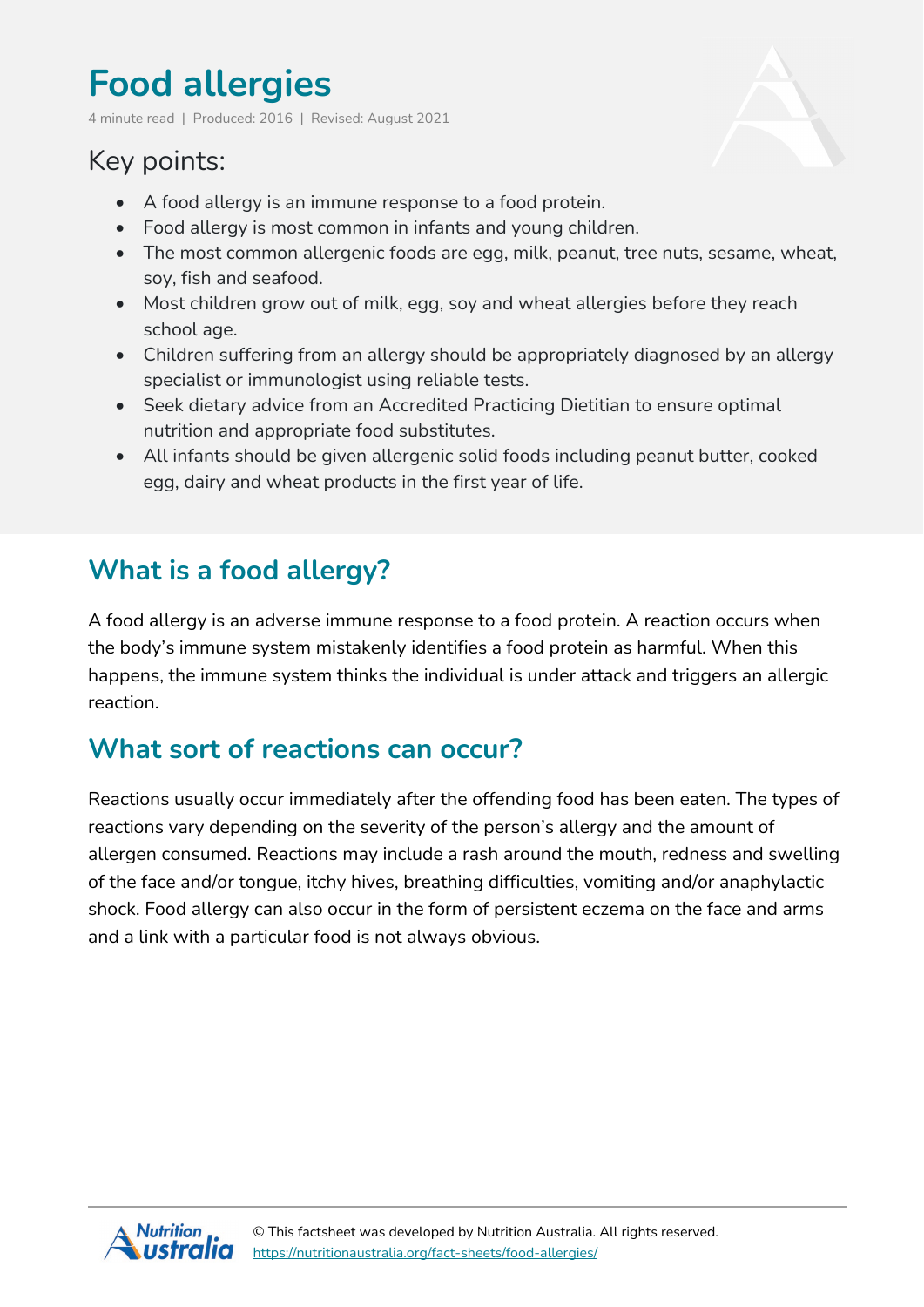#### **How common is it?**

Food allergy is most common in infants and young children. In Australia and New Zealand food allergy occurs in 4-8% of children and  $1-2\%$  of adults<sup>1</sup>.

The most common allergenic foods are:

- $\bullet$  Egg
- Cow's milk
- Peanut
- Tree nuts
- Sesame
- Wheat
- Soy
- Fish
- Seafood

Young children with food allergies are often allergic to multiple foods, but from around five years of age this usually reduces to only one or two foods.

#### Remember:

- A food allergy is an immune response to a food protein.
- Allergic reactions can vary in severity.
- Food allergy is most common in infants and young children.
- The most common allergenic foods are egg, milk, peanut, tree nuts, sesame, wheat, soy, fish and seafood.

# **Can children grow out of food allergy?**

Fortunately, most children grow out of milk, egg, soy and wheat allergies before they reach school age. However, peanut, tree nuts and seafood allergies often persist into adulthood.

#### **Diagnosis and treatment**

Children suffering from an allergy should be appropriately diagnosed by an allergy specialist or immunologist using reliable tests. When children are allergic to staple foods such as dairy or grain products, it can cause a significant nutritional impact on their diet. The family should seek dietary advice from an Accredited Practicing Dietitian to ensure optimal nutrition and appropriate food substitutes.